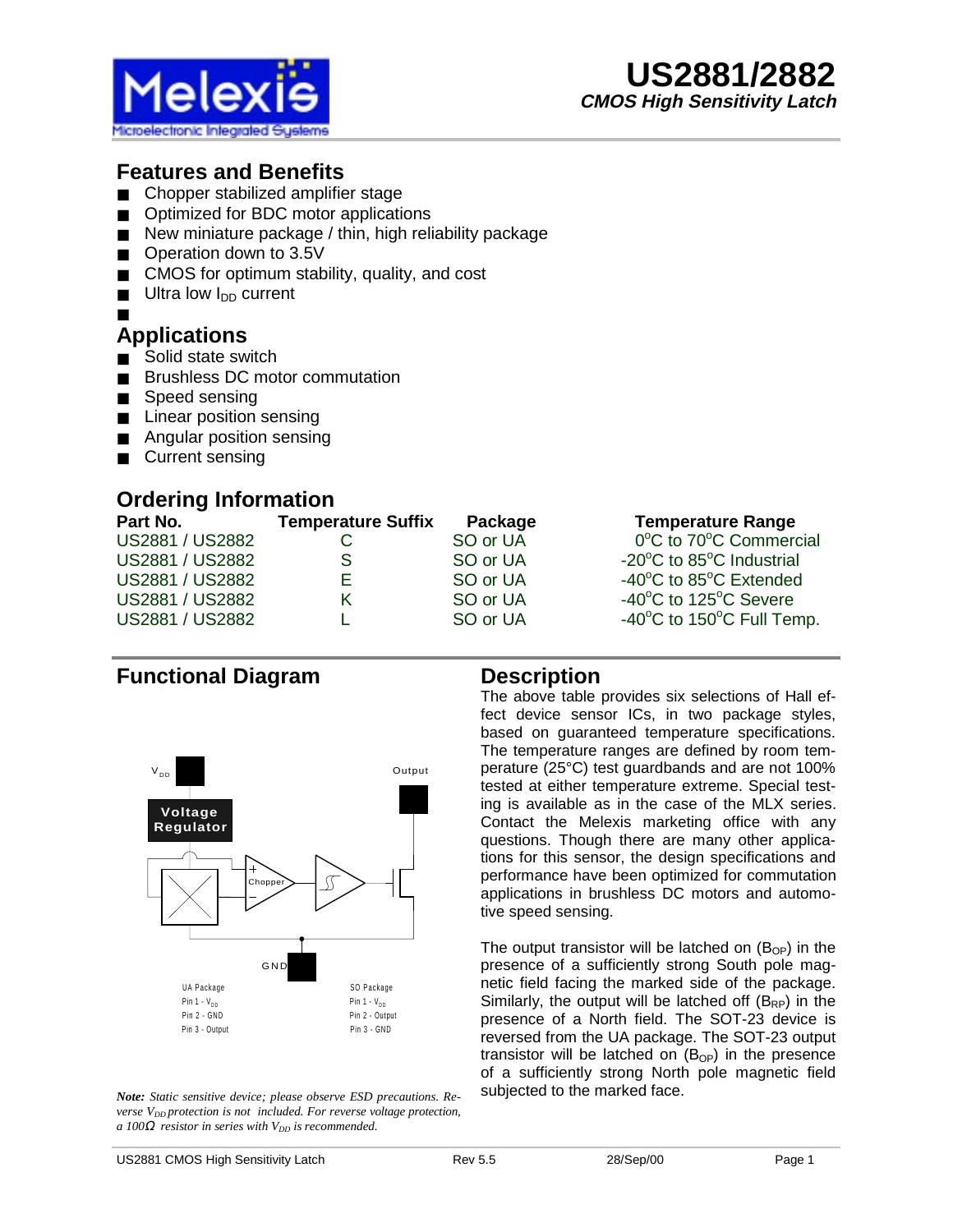

### **US2881 and US2882 Electrical Specifications**

DC operating parameters:  $T_A = 25^{\circ}C$ ,  $V_{DD} = 12V_{DC}$  (unless otherwise specified).

| <b>Parameter</b>          | Symbol                 | <b>Test Conditions</b>                                                  | Min | Typ  | <b>Max</b> | <b>Units</b> |
|---------------------------|------------------------|-------------------------------------------------------------------------|-----|------|------------|--------------|
| <b>Supply Voltage</b>     | V <sub>DD</sub>        | Operating                                                               | 3.5 |      | 27         | V            |
| <b>Supply Current</b>     | <b>I</b> <sub>DD</sub> | B < B <sub>OP</sub>                                                     | 1.5 | 2.0  | 4.0        | mA           |
| <b>Saturation Voltage</b> | $V_{DS(on)}$           | $IQUT = 20 mA$ , B $BOP$                                                |     | 0.4  | 0.5        | V            |
| Output Leakage            | <b>LOFF</b>            | $B < B_{RP}$ , $V_{OUT} = 27V$                                          |     | 0.01 | 5.0        | μA           |
| <b>Output Rise Time</b>   | tr                     | $V_{DD} = 12V$ , R <sub>L</sub> = 1.1K $\Omega$ , C <sub>L</sub> = 20pf |     | 0.04 |            | μs           |
| <b>Output Fall Time</b>   | tr                     | $V_{DD} = 12V$ , R <sub>L</sub> = 1.1K $\Omega$ , C <sub>L</sub> = 20pf |     | 0.18 |            | μs           |

## **US2881 Magnetic Specifications**

| <b>Parameter</b>       | <b>Test Conditions</b><br><b>Symbol</b> | Min    | Typ    | Max    | Units          |
|------------------------|-----------------------------------------|--------|--------|--------|----------------|
| <b>Operating Point</b> | Bop                                     | 0.5    | 2.0    | 4.5    | m              |
| <b>Release Point</b>   | $B_{RP}$                                | $-4.5$ | $-2.0$ | $-0.5$ | m              |
| <b>Hysteresis</b>      | <b>B</b> hys                            | 3.0    | 4.0    | 5.0    | m <sub>l</sub> |

### **US2882 Magnetic Specifications**

| $\sim$<br><b>Parameter</b> | <b>Test Conditions</b><br>Symbol | Min    | Typ    | Max | <b>Units</b>   |
|----------------------------|----------------------------------|--------|--------|-----|----------------|
| <b>Operating Point</b>     | $B_{OP}$                         | $-2.0$ | 2.0    | 6.0 | m              |
| <b>Release Point</b>       | $B_{RP}$                         | $-6.0$ | $-2.0$ | 2.0 | m <sub>l</sub> |
| <b>Hysteresis</b>          | $B_{\text{hys}}$                 | 3.0    | 4.0    | 5.0 | m              |

**Note:** 1 mT = 10 Gauss.

### **Absolute Maximum Ratings**

| Supply Voltage (Operating), V <sub>DD</sub> | 3.5V to 27V              |  |  |  |
|---------------------------------------------|--------------------------|--|--|--|
| Supply Current (Fault), lpp                 | 50 <sub>m</sub> A        |  |  |  |
| Output Voltage, Vout                        | 3.5V to 27V              |  |  |  |
| Output Current (Fault), Iout                | 50mA                     |  |  |  |
| Power Dissipation, PD                       | $100 \text{mW}$          |  |  |  |
| Operating Temperature Range, TA             | -40 to $150^{\circ}$ C   |  |  |  |
| Storage Temperature Range, Ts               | $-65$ to $150^{\circ}$ C |  |  |  |
| Maximum Junction Temp, TJ                   | $175^\circ C$            |  |  |  |
| <b>ESD Sensitivity (All Pins)</b>           | $+/- 4$ KV               |  |  |  |

Melexis Inc. reserves the right to make changes without further notice to any products herein to improve reliability, function or design. Melexis does not assume any liability arising from the use of any product or application of any product or circuit described herein.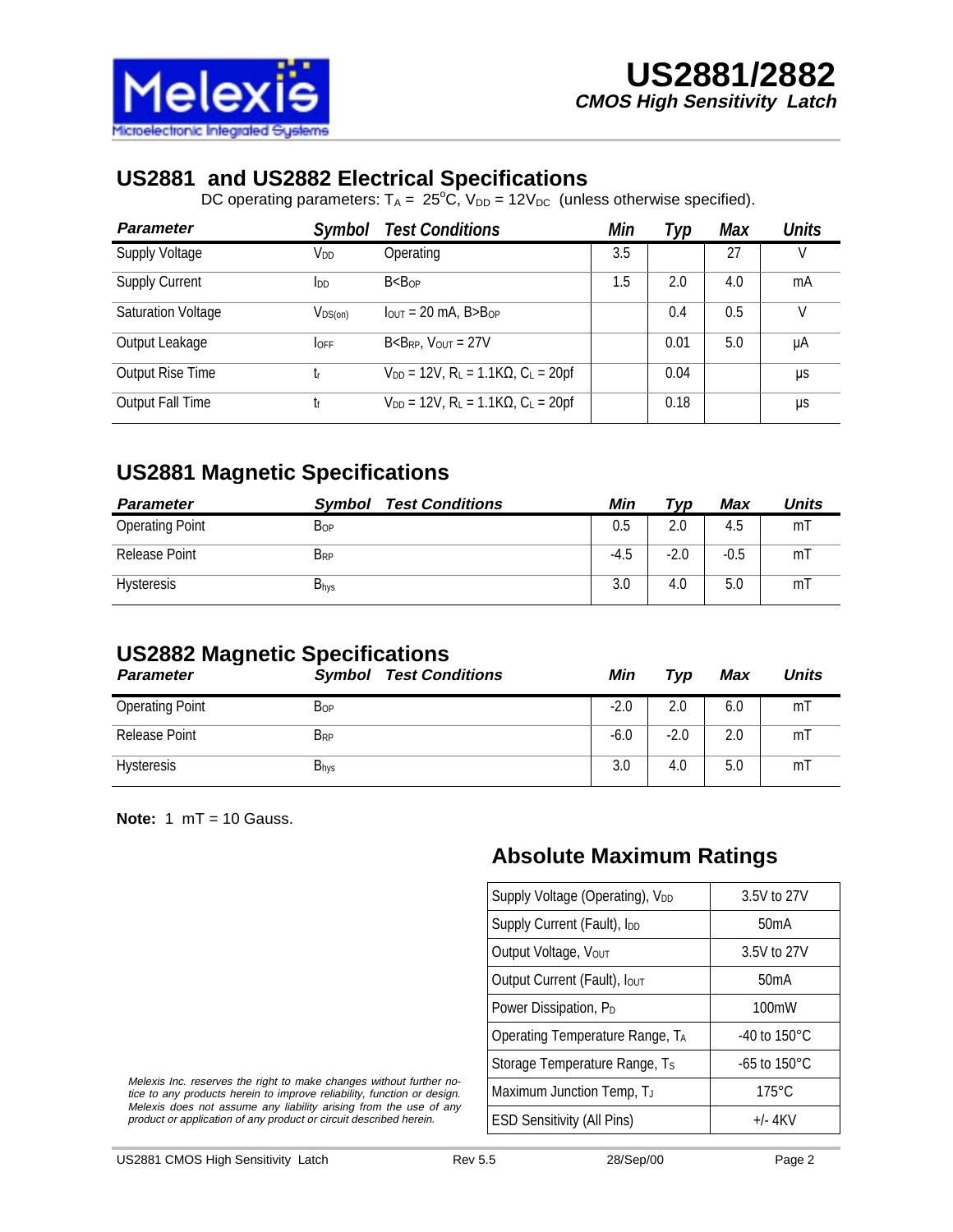

## **Performance Graphs**





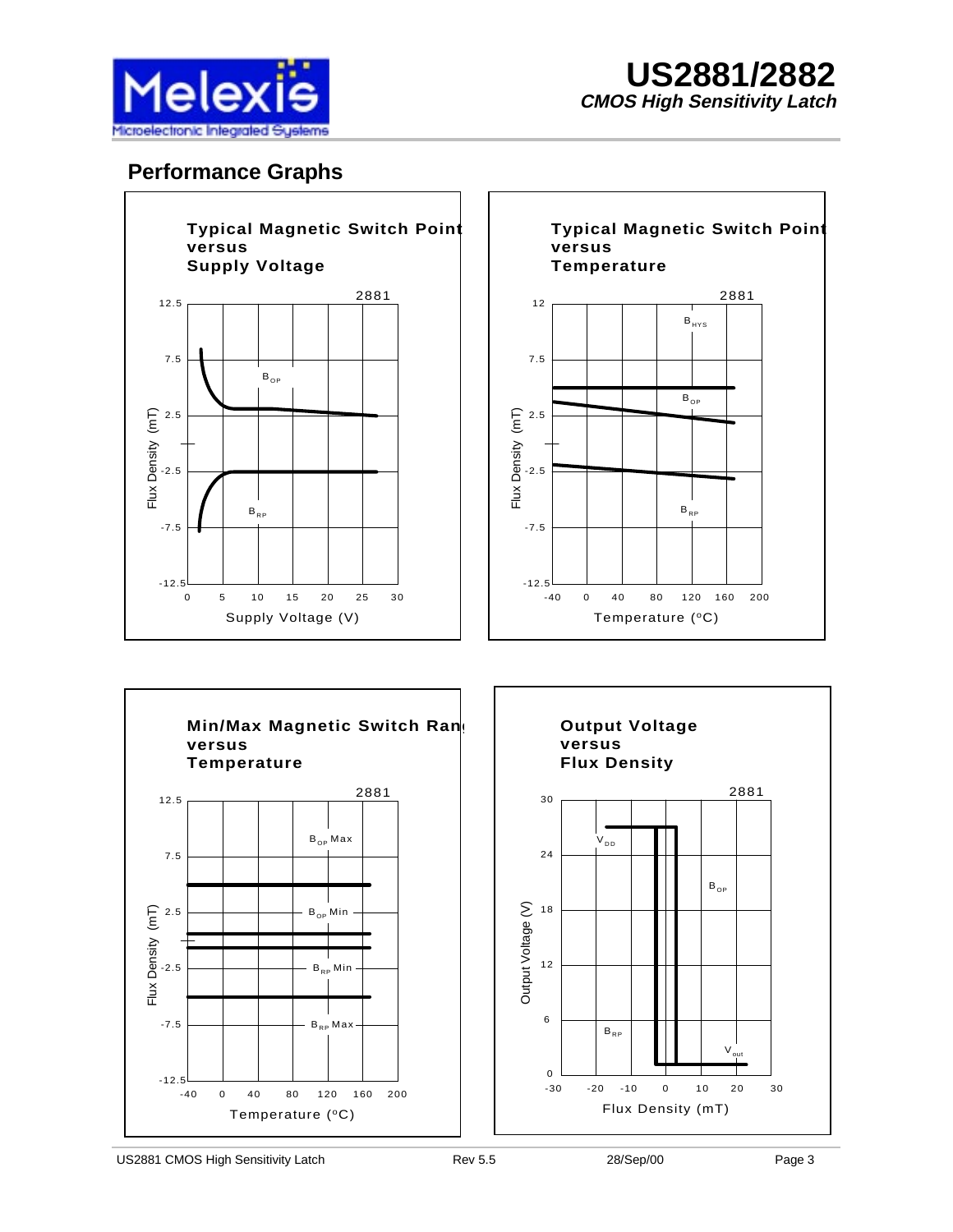

## **Performance Graphs**





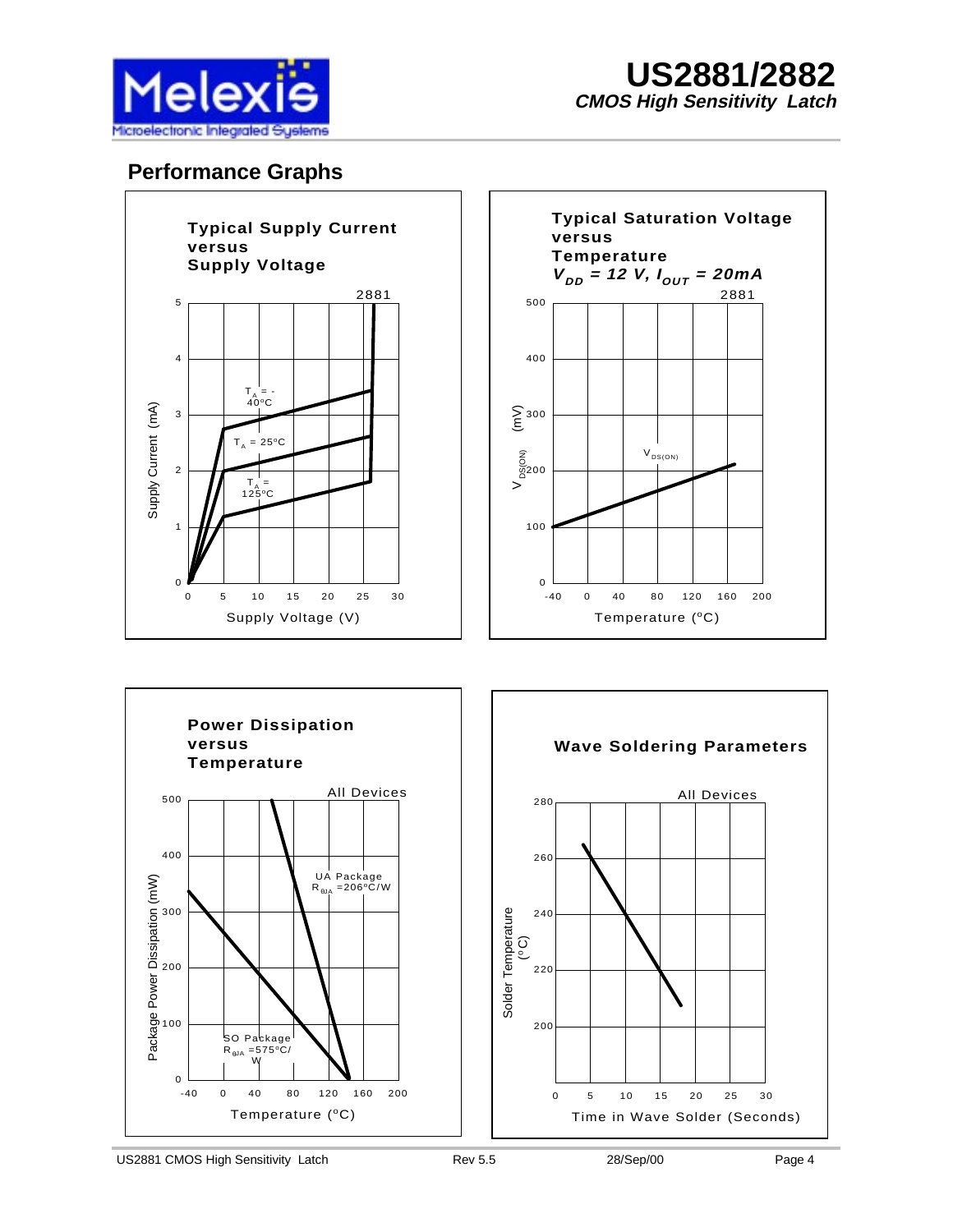

#### **Unique Features CMOS Hall IC Technology**

The Chopper Stabilized Amplifier, using switched capacitor techniques, eliminates the amplifier offset voltage, which in bipolar devices is a major source of temperature sensitive drift. CMOS makes this advanced technique possible.

The CMOS chip is also much smaller than the Bipolar chip, allowing very sophisticated circuitry to be placed in less space. The small chip size also contributes to lower physical stress and less power consumption.

#### **Installation**

Consider temperature coefficients of Hall IC and magnetics, as well as air gap and life time variations. Observe temperature limits during wave soldering.

#### **Application Comments**

If reverse supply protection is desired, use a resistor in series with the  $V_{DD}$  pin. The resistor will limit the Supply Current (Fault),  $I_{DD}$ , to 50mA. For severe EMC conditions, use the application circuit below.

#### **Cross Reference**

Highly advanced CMOS technology results in a Hall IC small enough to fit inside of a SOT package. Due to its extraordinary small size, the US2881SO series has no equivalent. The US2881UA series can replace the following: Allegro & Sprague - UGN3132/33/34UA. ITT - HAL105, HAL115, HAL125. Honeywell - SS41, SS400 series. Siemens - TLE4905/35/45.



# **Applications Examples**